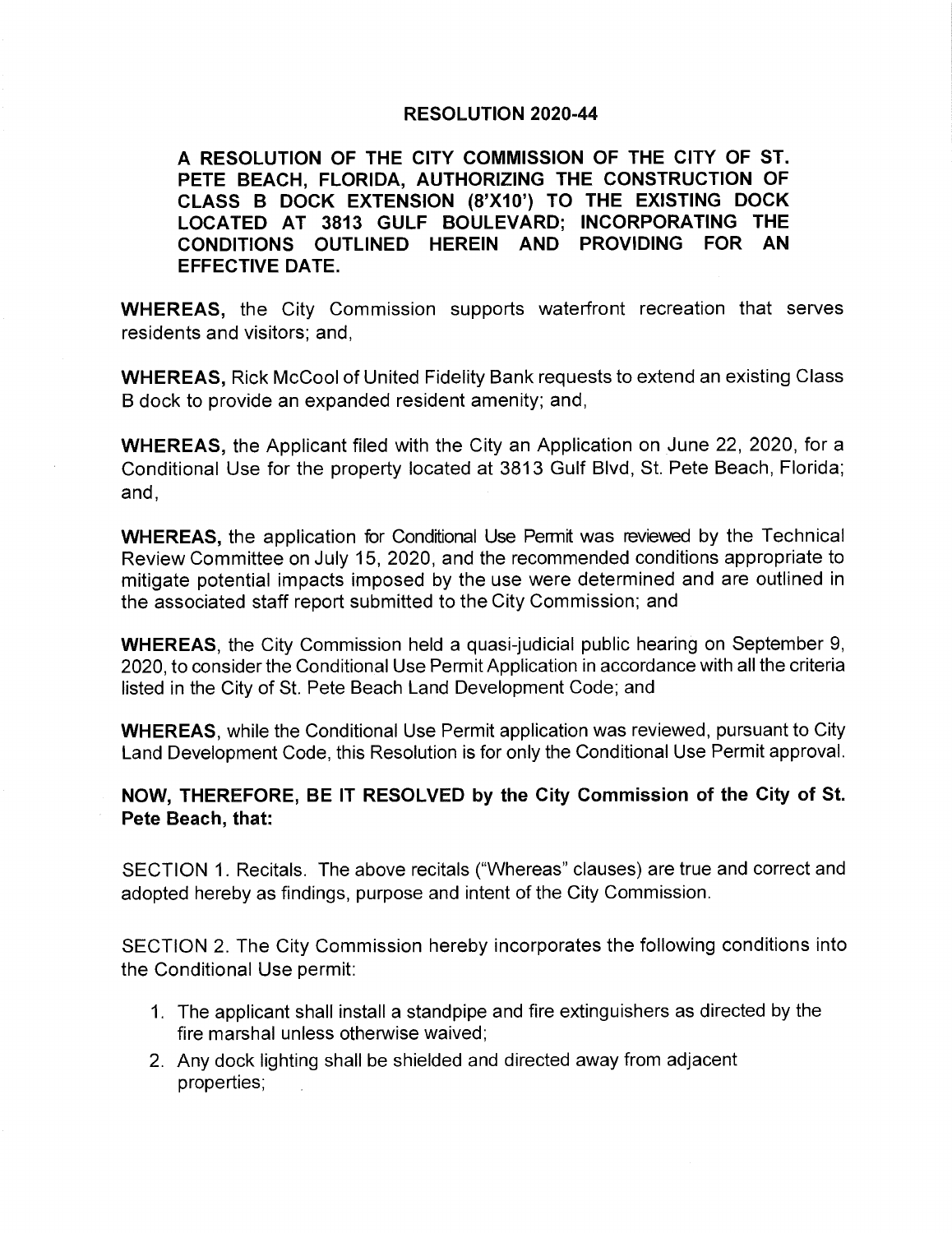- 3. Future requests to enlarge this dock, or add additional dock amenities such as boat lifts or tie poles, shall require amendment of this conditional use permit by the City Commission provided that Class B docks remain conditional uses within this property's district;
- 4 Any violation of these conditions shall entitle the City Commission to modify or revoke the Conditional Use Permit.

SECTION 3. Effective Date. This resolution shall take effect immediately upon adoption.

PASSED AND APPROVED BY THE CITY COMMISSION OF THE CITY OF ST. PETE BEACH, FLORIDA, THIS 9TH DAY OF SEPTEMBER, 2020.

> CITY COMMISSION, CITY OF ST. PETE BEACH, FLORIDA.

*Colle Miller*<br>Alan Johnson, Mayor

ATTEST:

f I YLLWUW t

Amber La Rowe, City Clerk

APPROVED AS TO FORM AND LEGAL SUFFICIENCY

Andrew Dickman, City Attorney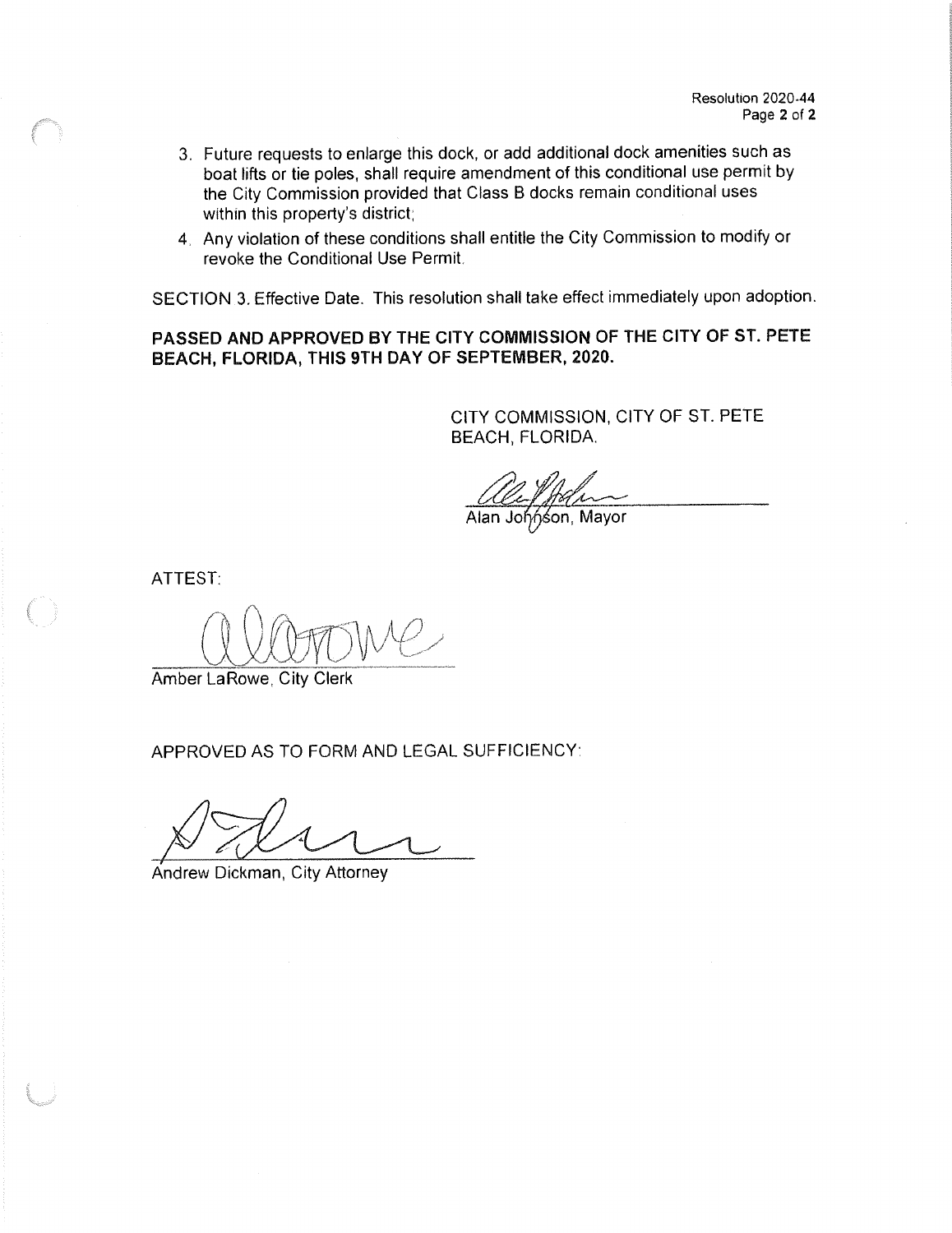## Tampa Bay Times Published Daily

### STATE OF FLORIDA COUNTY OF Pinellas

Before the undersigned authority personally appeared Jill Harrison who on oath says that he/she is Legal Advertising Representative of the Tampa Bay Times a daily newspaper printed in St. Petersburg, in Pinellas County, Florida; that the attached copy of advertisement, being a Legal Notice in the matter RE: 9-9-20 Virtual PH was published in Tampa Bay Times: 8/26/20 in said newspaper in the issues of Tampa Bay Times\ Local B\ Pinellas

Affiant further says the said Tampa Bay Times is a newspaper published m Pinellas County, Florida and that the said newspaper has heretofore been continuously published in said Pinellas County, Florida each day and has been entered as a second class mail matter at the post office in said Pinellas County, Florida for a period of one year next preceding the first publication of the attached copy of advertisement, and affiant further says that he/she neither paid not promised any person, firm or corporation any discount, rebate. commission or refund for the purpose of securing this adverliscnient for publication in the said newspaper.

ø Signature Affiant

 $\mathbf{f}$ 

aftd subscribed lefore me this .08/26/2020

Signature of Notary

Personally known  $\begin{matrix} V & X \\ \end{matrix}$  or produced identification

Type of identification produced



LEGAL NOTICE

# **CITY OF ST. PETE BEACH NOTICE OF VIRTUAL PUBLIC HEARING**

The City of St. Pete Beach City Commission will consider approval of the following:

### CONDITIONAL USE - OUTDOOR SEATING - BURGER-ISH

REQUEST REQUEST TO TO ESTABLISH ESTABLISH AA 700SF 700SF OUTDOOR OUTDOOR SEATING SEATING AREA AREA CONTAINING CONTAINING 50 50 SEATS SEATS FOR FOR AA NEW NEW EATING EATING AND AND DRINKING DRINKING ESTABLISHMENT ESTABLISHMENT AT AT DOLPHIN DOLPHIN VILLAGE (VILLAGE ( 4901 4901 GULF GULF BLVD, BLVD, **CASE #19007** 

<u>CONDITIONAL OSE - OUTDOOR SEATING - STARBOORS</u> REQUEST TO ESTABLISH AN APPROXIMATELY 480SF (12'X40') OF OF OUTDOOR OUTDOOR SEATING SEATING AREA AREA CONTAINING CONTAINING 30 30 SEATS SEATS FOR FOR AA NEWNEW STARBUCKS STARBUCKS COFFEECOFFEE ATAT DOLPHINDOLPHIN VILLAGE (VILLAGE ( 49014901 GULFGULF  $B$ LV $D,$  Orol  $\pi$ *L*<sub>V</sub>

### <u>CONDITIONAL USE - DOCK EXTENSION - SAND COVE</u> APARTMENTS

REQUEST REQUEST FOR FOR CONSTRUCTION CONSTRUCTION OF OF AN AN 80SF (80SF ( 8'8' X10')X10') EXTENSION EXTENSION TOTO ANAN EXISTING EXISTING 295295 SFSF CLASSCLASS BB DOCK (DOCK ( LDCLDC  $SCC. 42.4(O)$ . (3813 GULF BLVD, CASE #20038).

A public hearing on the above cases will be held on the date and time below:

NAME OF BOARD BOATE DATE TIME City Commission September 9, 2020 000 City Commission

### \*\*VIRTUAL ATTENDANCE ONLY\*\*

PURSUANT TO FLORIDA GOVERNOR EXECUTIVE ORDER 20-69 "LOCAL GOVERNMENT PUBLIC MEETINGS"

### TO PARTICIPATE:

URL: https://zoom.us/j/86920128836 -OR-Dial: +1 929-205-6099 | Meeting ID: 869 2012 8836

NOTE: The above-scheduled public hearing may be continued from time to time pending adjournment. Any written comments that are received on the subject matter will become part of the official record. Any person who decides to appeal any decision of the Board of Adjustment with respect to any matter considered at this hearing will need a record of the proceedings and, for such purposes, may need to ensure that a verbatim record of the proceedings is made, which record includes the testimony and evidence upon which the appeal is based.

Copies of these variance applications are on file in the Community Development Department and may be inspected by the public. Any interested party may appear at the hearing and be heard with respect to the variance applications.

### FOR MORE INFORMATION OR TO VIEW THE FILE ON THIS REQUEST, PLEASE CONTACT:

City Of Oil Peter Beach Community Development Department 155155 CoreyCorey Avenue,Avenue, St.St. PetePete Beach,Beach, Florida Florida 33706 33706 (727) 367-2735

AMERICANS WITH DISABILITIES ACT: Florida Statutes Chapter 286.26. Accessibility of public hearings to the physically handicapped. In accordance with the Americans with Disabilities Act and Florida Statutes, persons needing special accommodations to participate in a hearing should contact City Hall at (727) 367-2735 no later than forty-eight (48) hours prior to the hearing for assistance.

 $8/26/2020$